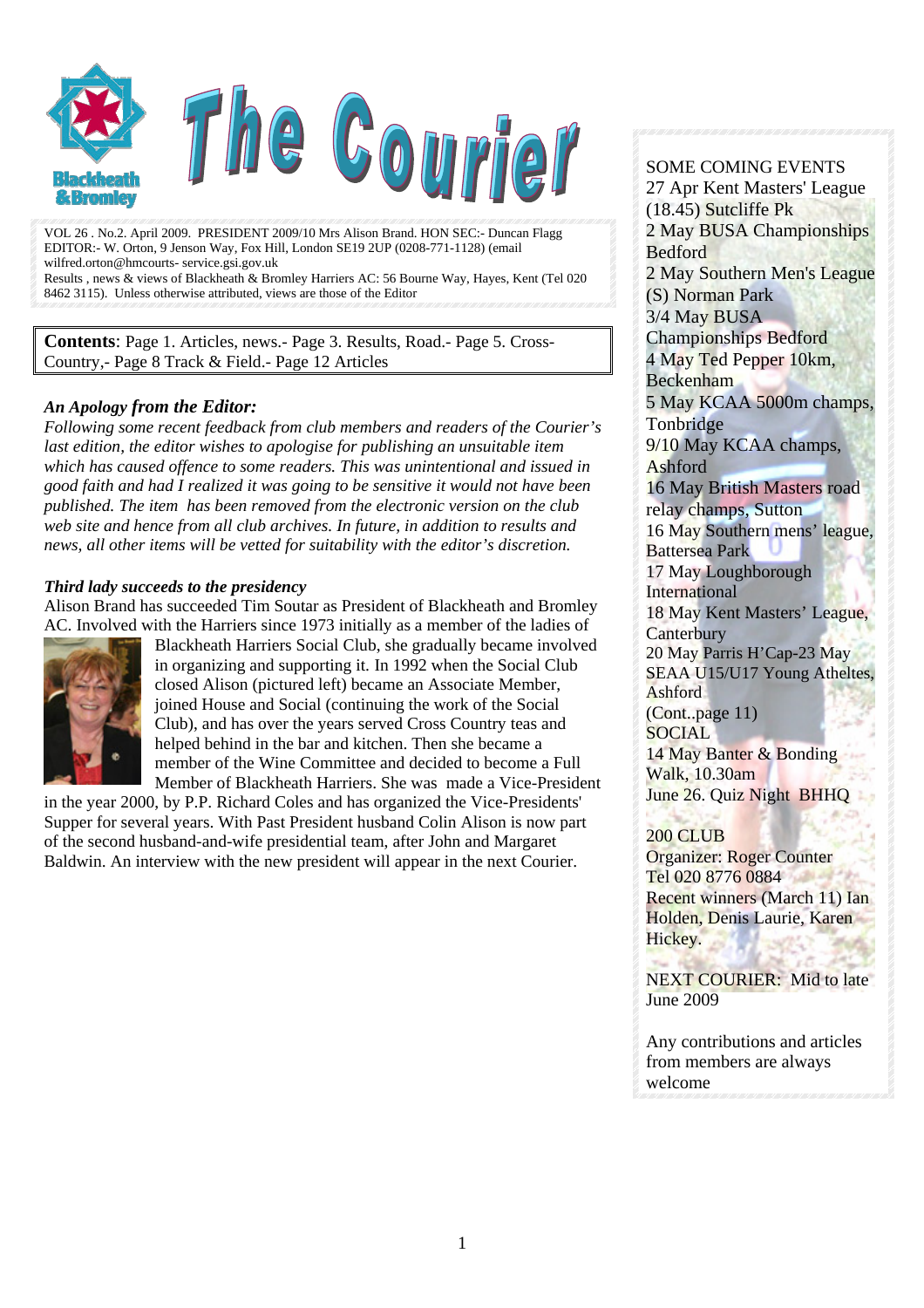#### *Stealthy act of Will prevents historic third win....The Bennett Cup 2008/9*

*"No person has ever won the Bennett cup three times…".*So said President Tim Soutar as he announced the results of the closing 5 the last event in this year's competition, prior to revealing the identity of the winner of the trophy to whom he would soon present . Mark Ellison however appeared tantalisingly close to doing just that whilst moving in on leader Chris Pike in the final event, that afternoon. Five places and points better than Chris would have given him that historic victory...or would it? When Chris had to settle for third place the prospects of that happening were momentarily kindled. Then the words were spoke again. *"Still, no person has ever won the Bennett cup three times….."* 

So there would be a new name on the cup, but whose? In the heightened speculation one name ignored by most people was on the cup, and for Will Slack it was a triumph of stealth and timing as he came through to surprise everyone. Until the last third of the season he had not featured in the leading positions. In December after three events he was barely in the top 20 and only entered the leading group after seven events, steadily working his way up the handicap ladder. Meanwhile the running had been made by others in a race which was especially tight, compared with past years such as the comfortable victory of last year's winner John Fenwick who due to injury would not feature in this season's contest. After five events Tony Pontifex, had a modest but well established lead held since the club 5 in October. 'Ponty' had dispplayed renewed vigour and enthusiasm to stay ahead of the field during the middle of the season, a field which was remarkably tight at that stage as only seven points separated the pack of seven behind the top two. However after a major turnaround following the sixth event, the mob match against Ranelagh in January, Ponty started to fall away in the group as he exchanged exchanged places with Mick Jones, Mark Ellison and Gareth Evans whilst Ian Swatton, Dave Carton Andy Lawes and Julie Reynolds held firm in their status as potential winners.

The contest built up to a climax now as the lead changed hands again to bring Chris Pike into pole position as Mark Ellison, moving up with some steady point-scoring was poised to strike behind him, though now Will Slack had slowly and stealthily mounted his challenge. Again anyone of the top eight could win now.

On the final day it was very tight, as Chris Pike valiantly hung on only to be passed by Mark Ellison who seemed to have secured victory in the final mile. However it was not enough to catch Will Slack who had established a strong advantage midway through the race and sneaked home by a margin of three points. In the end Will's winning hand comprised not so much of glassware, then of consistent point scores necessary for maintaining a useful handicap to compliment winning performances. Starting with modest 20s his scoring moved up to the 40 to 55 range that usually wins the Bennett Cup rather than contrasting high and low scores. As Tim Souter remarked, an average 40 points each event was all that was required to win the cup and Will did it at just a fraction of a point under that figure.

One noticeable statistic thrown up from the season's performances was that only seven runners completed all nine events, an indication of the competition that mob matches have continually faced from other events in the club calender, but for the faithful the Lanterne Rouge made a welcome return for those still able to score in them. Again the handicap was dominated by the legendary fraternity of the FARTS, 10 of whom occupied the top 20. Some interesting paradoxes in point scoring were produced with consecutive 3<sup>rd</sup> and 2<sup>nd</sup> places being achieved by Ponty, whilst Amber Reed on her only two races, gained a  $2<sup>nd</sup>$  and  $1<sup>st</sup>$  The weather was favourable throughout the season, despite the heavy snows in February which fortunately did not affect the race programme. Most events took place in bright sunshine, the opening 5 being run on a particularly warm autumn afternoon and, with the exception of the 10 mile event when the rain before and during it created a particularly boggy surface, the weather was generally benign The later events took place during an unusually mild spell , which created favourable conditions for running in, very little mud and firm ground both home and away. Bright sunshine and smiles were the order of the day on the victors rostrum, although the dark shirts worn by the top two Will Slack and Mark Ellison barely distinguished them apart as they looked in danger of being mistaken for each other..



The big three….Chris, Will and Mark re-enact the roles of Churchill, Stalin and Roosavelt at Yalta in 1945.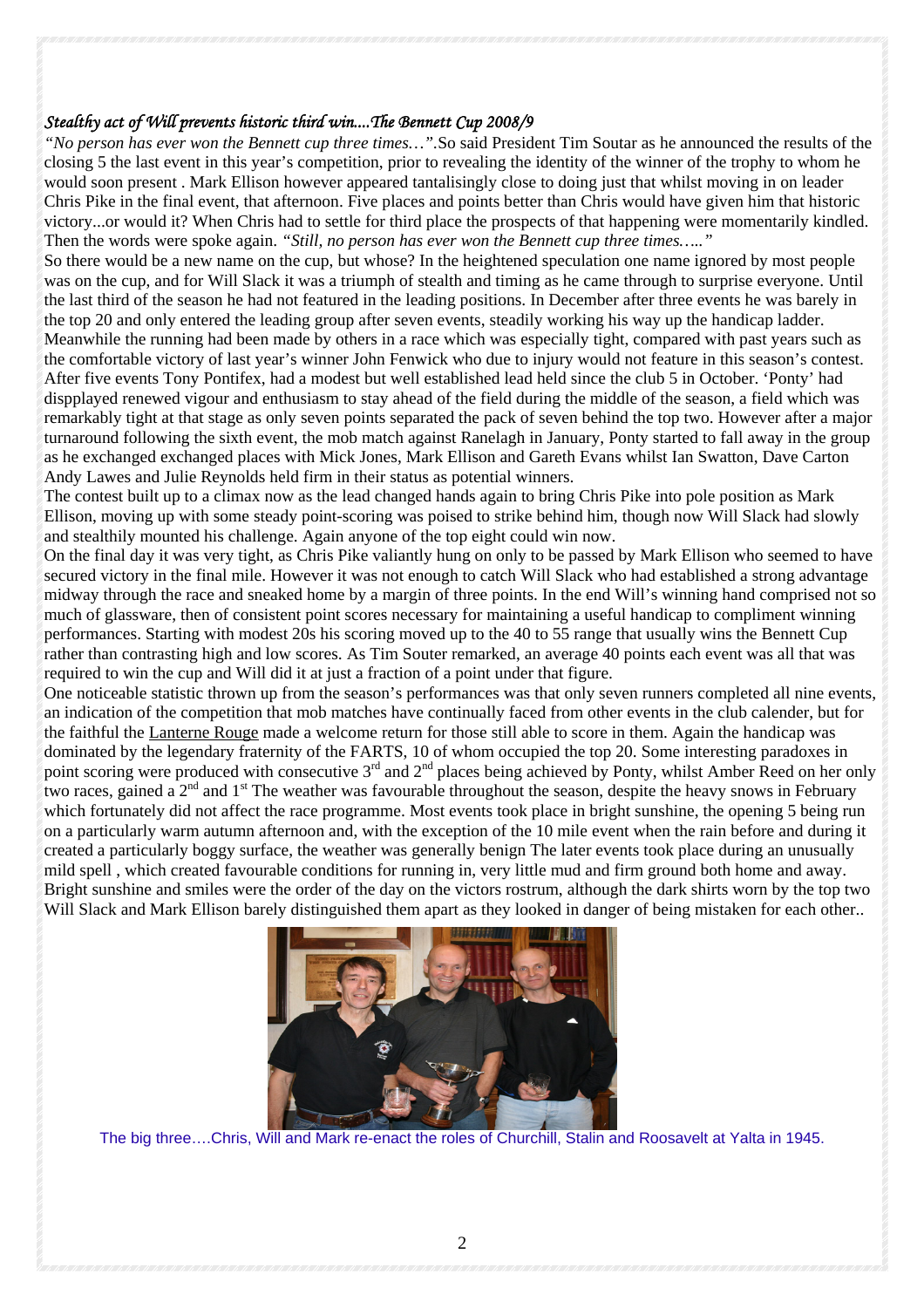# **The Courier April 2009. Results**

# Road.

# Marathons, and Half Marathons

**March 1<sup>st</sup> Cambridge Boundary Marathon**. P. Rogers (4:16'23) **March 1<sup>st</sup> Roding Valley Half Marathon.** 3. A. Gibbins (1:12'02) **March**  $8^{\underline{th}}$  **Nike + Milton Keynes Half Marathon.** 783. I Young (m60) (1:43'49/1:41'31) **March**  $8^{\underline{th}}$  **Lydd half Marathon.** 37. Ms B. Davey  $(1:32'36)$ **March**  $8<sup>th</sup>$  **Duchy Marathon, Redruth.** 116, R. Bennett (mv65) (4:16'28) **March 15th. Hastings Half Marathon.** 12. P. Tucker (1:18'24)- 33. N. Kinsey (mv45) (1:18'43)- 96. R. Priestley (1:25'36)- 128. Ms J. Butler (1:27'30)- 220. Ms S. Dowling (1:31'18/*1:30'54*)- 581. K. Penny-Duffy (1:39'49/*1:38'48*)- 635. C. McEntee (mv55) (1:41'14/*1:40'06*)- 814. Ms J. Bradshaw (1:44'30/*1:44'16*)- 832. T. Delahoy (mv60) (1:44'45/*1:44'11*)-961. A. Riches (1:46'50/*1:45'09*)- 989. Ms J. Eastbury (1:47'22/*1:47'08*)-992. J. Fenwick (mv60) 1:47'23/*1:46'51*)- 1064. G. Read (mv45) (1:48'35/*1:48'04*)- 1093. I. Swatton (mv40) (1:48'58/*1:47'32*)- 1427. C. Fulford-Brown (mv50) (1:53'56/*1:51'46*)-3370. M. Cronin & 3371. A. Pickering (mv60) (2:33'30/*2:29'54*)

**March 28<sup>th</sup> Prague Half Marathon**. 865. M. Crisp (m50) (1:40'06)

**April**  $5^{\text{th}}$  **Taunton Marathon.** 122. R. Bennett (m65) (4:03'18/ 4:01'55)

**April 5th Paddock Wood Half Marathon**. 59. Richard Hall (1:23'23)- 83. K. Ewing (1:24'50)- 100. L. Crowder (1:25'50)- 179. P. Delicata (1:29'44)- 484. S. Henning (1:40'08/*1:39'33*)- 496. A. Stocks (1:40'37/*1:40'16*)- 583. Ms C. Eastbury (1:42'23/*1:42'31*)- 658. I. Montgomery (1:45'07/*1:44'15*)- 677. G. Read (1:45'39/*1:55'47*)- 1228. R. Hogwood (2:02'02)- 1376. C. Illingworth (2:04'54/*2:04'02*) April 12<sup>th</sup>. Guernsey Easter Half marathon, St Peter Port. 4. A. Conway (1:12'04)

# Other distances

**March 1st Thanet 20, Ramsgate.** 18. Richard Hall (2 :13'31)- 87. D. King (2 :31'35)-114. M. Skully (m40) (2 :35'45)- 115. M. Newins (m40) (2 :35'46)- 171. K. Penny-Duffy (m40) (2 :45'32)- 224. T. Delahoy (m60) (2 :49'50)- 238. Ms J. Eastbury (2 :51'14)

**March 3rd. Crystal Palace Canter.**10. J. Osman (21'29)

**March**  $8^{th}$  **Banbury 15 miles.** 363. L. Smith (mv50) (2:39'37)

**March 13th Crook log, Friday 5km h'cap, Welling.** 13. K. Daniel (34.04/19.04..fastest time)

**March 14th Finchley 20miles** 2. Alex Gibbins (1:54'33)

**March 15th Sevenoaks Rotary 10km.** 27. Ms J. Hamer (2<sup>nd</sup> W)(41'25)- 38. J. Halls (42'26)- 136. MS D. Harker (48'59)- 137. Ms A. Brain (48'59).

**March 25th Chichester Corporate Challenge 4.5km**. 2. A. Bruce-Littlewood (Portsmouth Univ) (13'40) **March 28th Victoria Park Open 5m.** 6. J. Poole (25'47)- 12. A. Bruce-Littlewood (26'30)

**March 29th Sandy 10miles.** 72. Bridget Davey  $(2^{nd} W, 1st W35)$   $(1:08'20)$ 

**April 5th Worthing 20miles.** 28. R. Griffin (2:18'01/*2:17'46*)- 77. D. King (2:29'04/*2:28'48*)- 85. M. Newins (2:30'36)- 122. K. Penny-Duffy (2:39'30/*2:38'56*)- 168. T. Delahoy (2:48'06/*2:47'50*)- 210. Ms J. Eastbury  $(2:55'25)$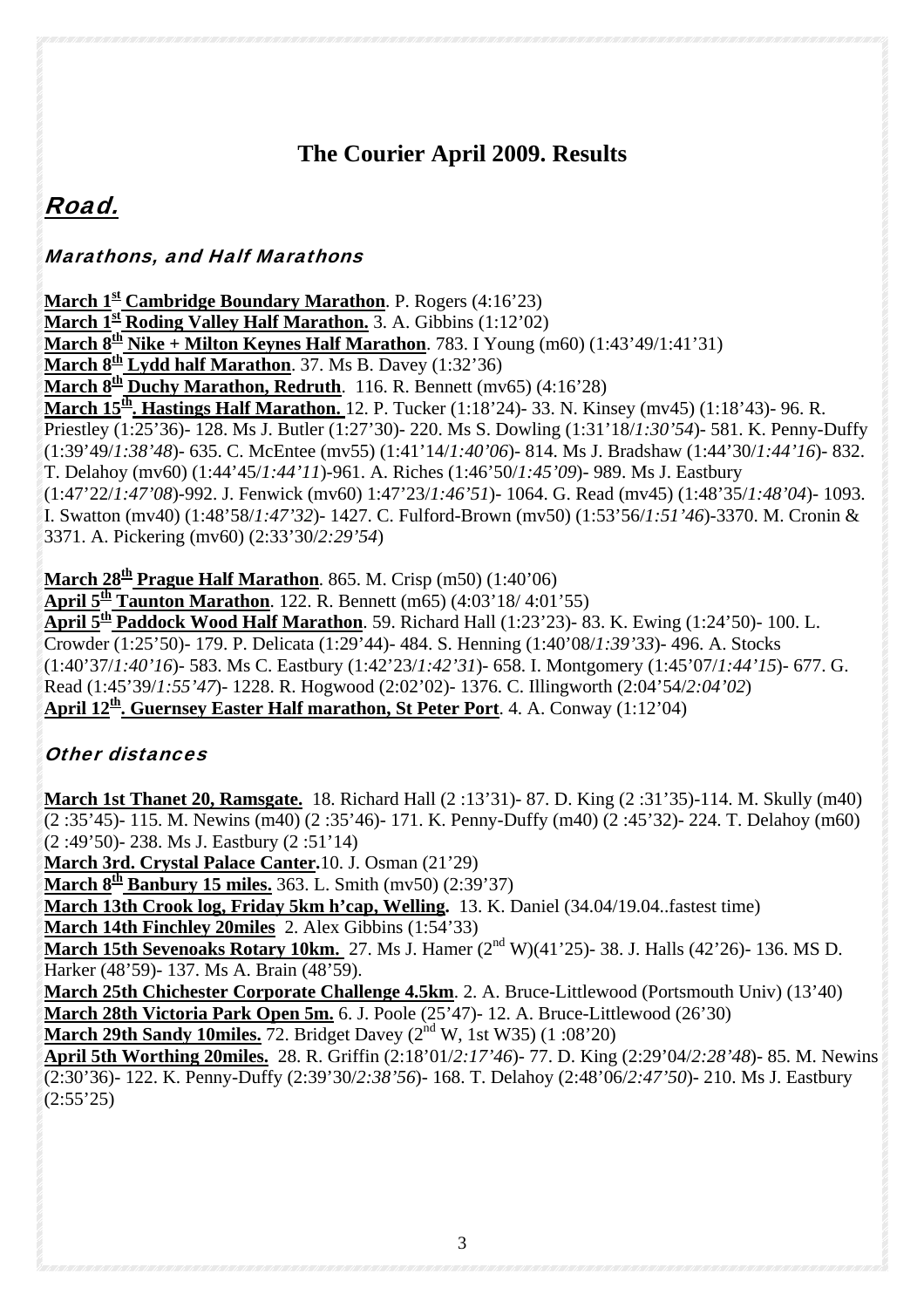# **April 5th Saucony SEAA mens 12-stage Road Relay Champs, Milton Keynes**

19<sup>th</sup> team Blackheath & Bromley 'A' (4:34'43){1<sup>st</sup> leg 21<sup>st</sup> Andrew Conway (26'16) -2<sup>nd</sup> leg 24<sup>th</sup> Martin Airey (18'49) - 3<sup>rd</sup> leg 23<sup>rd</sup> Alex Bruce-Littlewood (26'56) - 4<sup>th</sup> leg 22<sup>nd</sup> Dave McKinley (18'14) - 5<sup>th</sup> leg 16<sup>th</sup> James Poole (25'23) - 6<sup>th</sup> leg 12<sup>th</sup> Frank Kilama (17'57) - 7<sup>th</sup> leg 12<sup>th</sup> Dave Taylor (26'21) -8<sup>th</sup> leg 12<sup>th</sup> Tim Soutar (19'06) -9<sup>th</sup> leg 15<sup>th</sup> Jean Baptiste-Philip (27'21) -10<sup>th</sup> leg 14<sup>th</sup> Adam Atkinson (19'33) -11<sup>th</sup> leg 17<sup>th</sup> Daniel Brewer (29'22) -  $12^{th}$  leg  $19^{th}$  Richard Daniel (19'25)}

**April 9th Darent Vally 10km**. 15. C. Keen (3rd mv50) (37'17")- 33. Ms J. Hamer (39'25")- 43. S. Pairman (40'15")- 54. G. Coates (40'53")- 58. P. Delicata (41'24")- 112. J. Coates (45'04).

**April 10th. Isle of Man 10km.** 7. A. Bruce-Littlewood (32'34)

### **April 18<sup>th</sup> .National 12 Stage Road Relays, Sutton Coalfield**

 $1<sup>st</sup>$  Leg 35<sup>th</sup> Alex Bruce-Littlewood ( 28'12)-  $2<sup>nd</sup>$  leg 13<sup>th</sup> Michael Skinner (14'04)- 3<sup>rd</sup> leg 21<sup>st</sup> Andrew Rayner ( 27'57)- 4<sup>th</sup> leg 21<sup>st</sup> Dave McKinlay (15'54)- 5<sup>th</sup> leg 25<sup>th</sup> Andrew Conway (29'23)- 6<sup>th</sup> leg 24<sup>th</sup> . Daniel Ryan (16'27)- 7<sup>th</sup> leg 21<sup>st</sup> Peter Tucker ( 27'43)- 8<sup>th</sup> leg 21<sup>st</sup> Frank Kilama (15'56)- 9<sup>th</sup> leg 19<sup>th</sup> Peter Tucker ( 28'37)

#### Parris Handicap Series Race 1. April 15<sup>th</sup>.

1. Chris Daniel (37'34/*18'04*) 41 points – 2. Lisa Ketteringham:(38'01/ *31'01*) 39- 3. Mick Jones(38'10 /*18'40*) 37- 4. Hannah Cook (38'18 /*22'33*) 35- 5. Stephen Holmes (38'23 /*17'23*) 34 – 6. Dave Beadle (38'26 /*17'56*) 33- 7. Justine Eastbury (38'30 /*22'45*) 32- 8. Andy Lawes (38'31 /*19'31*) 31 – 9. Jessica Jones (38'34 /*20'49*) 30 -10 Richard Daniel (38'36 /*17'06*) 29 - 11 Trevor Delahoy (38'37 /*21'37*) 28 - 12 Claire Parkin (38'38/*21'38*) 27 - 13 Melody Kane (38'39/*21'39*) 26 - 14 Mark Compton (38'48 /*21'48*) 25- 15. Iain Swatton (38'50 /*21'20*) 24- 16. Cliff Keen (38'51 /*17'36*) 23 –17. Ian Montgomery (38'56 /*20'41*) 22- 18. Jane Bradshaw (38'57 /*19'12*) 21 - 19 Anne Cilia (39'00 /*23'00*) 20 – 20.Chris Pike (39'02 /*20'32*) 19- 21. Neil Ives (39'03 /*24'03*) 18- 22. Dave Carton (39'15 /*20'45*) 17 - 23 Graham Coates (39'16/*19'16*) 16 - 24 Jay Galley (39'22 /*18'07*) 15- 25. Bernie Bater (39'24 /*21'09*) 14 – 26. Clem Leon (39'32 /*21'32*) 13 - 27 Glen Read (39'46 /*21'46*) 12- 28. Darren Wilson (39'47 /*20'17*) 11- 29. Carolyna Jones-Baldock (39'48 /*21'48*)10- 30. John Turner (39'56/*22'26*) 9- 31. Mike Gasson (40'03 /*24'33*) 8- 32. David Churchus (40'18 /*34'18)* 7 - 33. Tracey Ashenden (40'24 /*23'09*) 6 –34. Sheridan Morris (40'54 /*22'24*) 5- 35. Becky Woodhouse (41'37 /*26'37*) 4 - 36 Dave Leal (41'46 /*25'16*) 3- 37. John Robinson (42'27 /*27'57*) 2- 38. Tony McKeown (42'27 /*27'57*) 1.

#### **Walking events**

**February 28th. Surrey 10 mile championships, Selsdon.** 9. D. Hoben (1:54'21) **March 7th BMAF Indoor 3km** M55: 4. D.Hoben (22'16). **March 8th Gran Premio Citta Di Lugano, Switzerland.** Womens 10km. 8. C. O'Rawe Hobbs (*Scotland*) (57'09)

**March 14th Pat Furey Open 5 miles, Lea Valley, Men:** 26. D.Hoben **(**Surrey WC) (57'14). **March 21st Cambridge Harriers League 5km, Bexley** 21. D.Hoben (SWC) (37'30).

**March 28th Slater Bryce Open/Sussex County Champs. 10km, Horsham** 19. D.Hoben(SWC) (1:15'33) **April 4th Molly Barnet 10km, Coventry** Senior Men 10km: 25. D.Hoben(SWC) (1:13'31).Senior Women 5km: 6.Sara Lightman (Leic/SWC) (32'6).

**April 12th National 20km. Shrewsbury.** (Sen. Women). 8. Sara Lightman (2 :26'28) **April 14<sup>th</sup> Vets AC 5 miles, Battersea: 11. P. Hannell (SWC) (50'18")**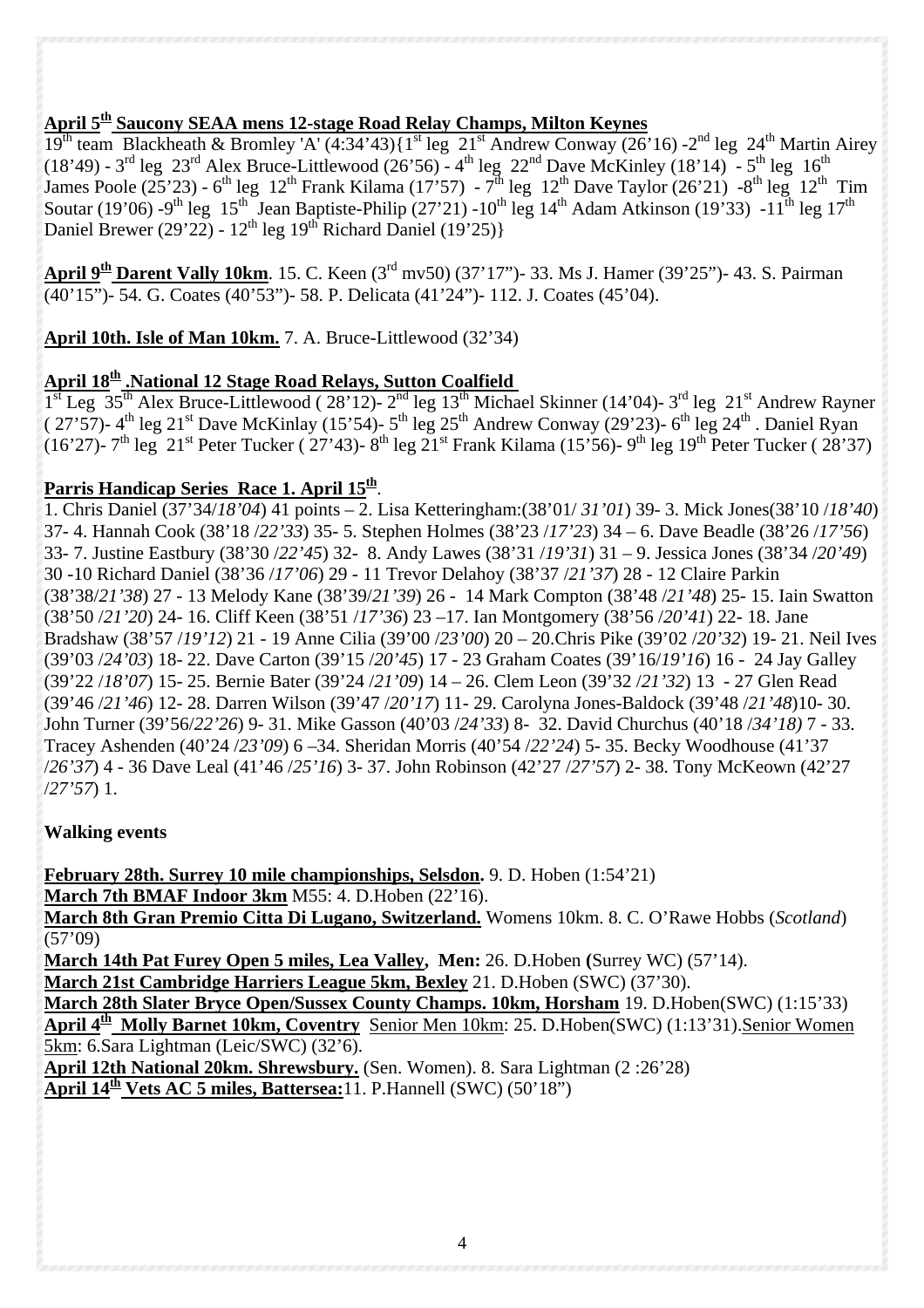# Cross Country

**Inter Counties cross country championships, Nottingham.** U20 men. 41. A. Bruce-Littlewood (Kent) (28'04)- 73. F. Kilama (Kent) (28'59). Sen women. 89. J. Butler (Kent) (32'11) Sen men. 104. A. Gibbins (Kent) (41'26)- 121. P. Tucker (Kent) (41'47) U15 girls. 19. Amber Reed (Kent) (15'44) U15 boys 113. Oliver Taylor (Kent) (16'43)- 174. Will Mercer (Surrey) (17'08)

#### **March 21st. English Schools cross country championships, Stanford Hall, Leicester**.

Sen. Girls 4500m 46. Jen Hamer (*Kent*) (19'23);. Sen. Boys 6800m 61. F. Kilama (*Kent*) (25'08); Jun girls 3250m. 29. Amber Reed (*Kent*) (11'47); Int. girls 4100m. 92. Emily Nolen (*London*) (18'05)

**March 28th IAAF World Cross Country Champs, Amman, Jordan**. Mens 12km 87. M.Skinner (GB) (38'22)

# **Bennett Cup**

*The clock time and net time (in italics) of each athete is given with handicap points and position, unless finishing in the top positions in handicap(signified by \* against name), in which case handicap details are shown under handicap leading positions.* 

#### **February 28th Mob match v Orion Harriers, Hayes.**

# *Result 1st Orion Harriers 1868 points- 2nd Blackheath & Bromley AC 2414*

1. Alex Bruce-Littlewood\* (46'58) –5.Alex Gibbins (*43'21*/ 48'26) {19} –13.Gareth Evans\* (51'21) -15.Tim Soutar (*42'00*/ 52'15){23}-17.Jennie Butler\* (52'44) –18.Gary Cook (*41'32/* 53'22){25}–20. Richard Hall\* (53'41) –21. Gary Williams\* (54'00) – 22.Cliff Keen (*42'02/* 54'12){22} –24. Steve Pairman (*41'04*/54'24) {28} -25. Mick Jones (*40'13*/54'28){38}-28. Andy Tucker (*40'11*/ 54'56) {39} –29. Richard Daniel (*43'46*/ 55'06) {18} –32. Simon Lloyd\* (55'28) –33. Mark Ellison (*40'34*/ 55'39){35}-34. Mark Watling (*41'54*/ 55'39) {24} –35. David Beadle (*42'20*/ 55'45) {21}–38. Ian Taylor (*40'17*/ 56'02) {37}–40. Julie Reynolds (*40'41*/ 56'46) {32} –42.Graham Coates (*40'51*/ 56'56) {31} - 48. Andy Lawes\* (57'41) –56. Dan Marks (*47'59*/ 58'59) {15} –57. Richard Penfold\* (59'01) –60. Chris Pike (*41'00*/ 59'29) {29} –63. Bernie Bater (*41'41/* 59'41) {25} –65. David Carton\* (1:00'09) –66. Rob Brown\* (1:00'26) –67. Andy Riches\* (1:00'41) – 69. Adrian Stocks\* (1:01'13) –70.. Trevor Delahoy\* (1:01'23) –71. Nick Barber (*42'56*/ 1:01'41) {20} –72. Stuart Littlewood (*38'26*/1:02'31) –73.Martin Blunden (*41'18*/ 1:02'38) {26} –74. Angela Cook\* (1:02'42) – 75. Ian Montgomery\* (1:02'46) –76. Will Slack\* (1:02'49) –77. K Duffy-Penny (*41'03*/1:03'13) {30} –79. Iain Swatton (*40'07*/1:02'32) {40}-84. Tony Pontifex\* (1:05'09) –85. Jim Osman (*40'37*/1:06'22) {34} –86. Glen Read\* (1:06'51) –87. Anne Cilia (*40'22*/1:07'12) {36}-90. Andy Edwards (*40'38*/1:09'28) {33}-91. Drew Grace\* (1:09'29) –94. Mike Gasson (*41'07*/1:11'12) {27}-95. Dave Appleton (*54'18*/1:11'23) {12} –96. John E Turner (*45'58*/ 1:12'03) {16}-97. Mike Peel (*43'54*/ 1:13'59) {17} –99. Alison Jelly\* (1:16'47) –100. Wilf Orton (*51'53*/ 1:19'58){14}- 101. Ron Chambers (*52'08*/ 1:53'33){13} Lanterne Rouge Dave Appleton

#### Handicap, leading positions

1. Jennie Butler (36'54) {60}- 2. Ian Montgomery (37'26) {59}-3. Alex Bruce-Littlewood (37'33) {58} -4. Alison (L) Jelly (37'47) {57} -5. Trevor Delahoy (37'48) {56}-6. Adrian Stocks (38'08) {55}-7. Will Slack (38'29) {54}-8. Richard Penfold (38'41) {53}- 9. Gary Williams (38'45) {52} - 10.Simon Lloyd (38'53) {51}- 11 Gareth Evans (38'56) {50} -12 Andy Riches (39'06) {49}- 13 Drew Grace (39'14) {48}- 14 Andy Lawes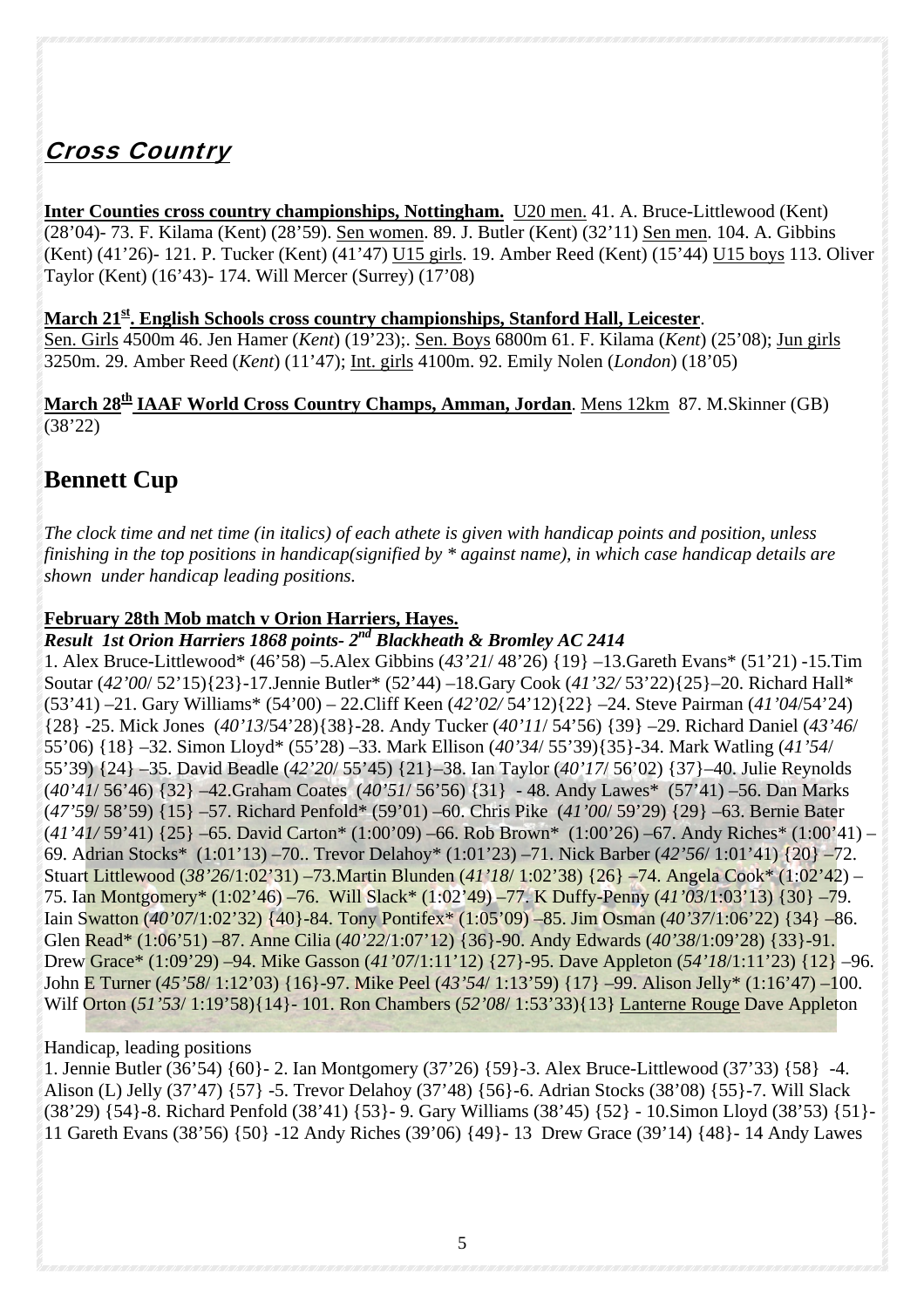(39'26) {47} -15 Glen Read (39'31) {46}-16 Angela Cook(L) (39'37) (45)- 17. Richard Hall (39'46) {44}- 18 David Carton (39'49) {43} -19 Rob Brown (40'01) {42} -20.Tony Pontifex (40'04){41}

#### **March 14th Mob match v South London Harriers, Coulsdon.**

*Result 1st. South London Harriers 921 points- 2nd Blackheath & Bromley AC 1570*  4. Alex Bruce-Littlewood (*42'20*/48'15){30} -12. Tim Soutar (*50'29*/39'39){46} -15. Richard Parrott)(*51'16*/43'11){25}-16. Cliff Keen (*51'35*/39'10){50} -18. Roy Smith (*39'38*/51'43){47}-20. Gareth Evans (*42'23*/51'58){28} -22. Gary Cook\* (52'10)- 24. Dave Beadle\* (52'26) -26. Andy Tucker\* (52'36) -27. Gary Williams\* (52'41) -29. Mark Ellison, (*40'00*/53'55){43}- 31. Steve Pairman (*41'08*/54'28){34} -33. Will Mercer (*42'36*/54'46){26} -34. Ian Taylor\* (54'51) -35. Mick Jones (*42'20/*55'10){29} -36. Simon Lloyd, (*40'08*/55'25){41}- 42. Andrew Lawes, (*39'19*/56'24){48}- 45. Graham Coates (*39'11*/56'46){49} -49. Chris Pike\* (57'27)- 50. Julie Reynolds (*39'50*/57'30){44} -52. Rob Brown\* (57'48)- 55. Ken Daniel (*42'27*/58'32){27} -59. Ian Montgomery\* (59'28) -61. David Carton *(40'26*/59'31){40}-63. Viv Mitchell\* (59'43) -69. Trevor Delahoy (*40'54*/1:01'09){37} -70. Peter Rogers (*40'38*/1:01'43){39}- 71. Iain Swatton, (*40'45*/1:02'10){38} -72. Will Slack (*40'03*/1:02'18){42}-73. Adrian Stocks *(41'00*/1:02'35){36} -76. Carloyna Jones-Baldock,\* (1:03'44) - 83. Drew Grace (*39'45*/1:09'10){45} -84. Dave Appleton (*42'13*/1:10'18){31} -88. Colin Rowe (*41'00*/1:13'35){35} -89. Wilf Orton (*43'45*/1:13'50){24}-90. Mike Peel (*41'54*/1:13'59){32} -94. Bernard Wilson, (*41'16*/1:18'41){33}- Alison Jelly (DNF) Lantern Rouge. Wilf Orton

#### Handicap leading positions

1. A. Tucker (37'51){60 points}- 2. G. Williams (38'16){59}- 3. C. Pike (38'32){58}- 4. V. Mitchell (38'38){57}-5. C. Jones-Baldock (38'39){56}- 6. D. Beadle ((38'41){55}- 7. R. Brown (38'48){54}-8. G. Cook (38'50){53}-9. I. Montgomery (38'53){52}- 10. I. Taylor (39'06){51}.



Even in the moment of supreme triumph John Robinson's sense of victory was deflated with the realisation that even he had failed to deny his own divinity.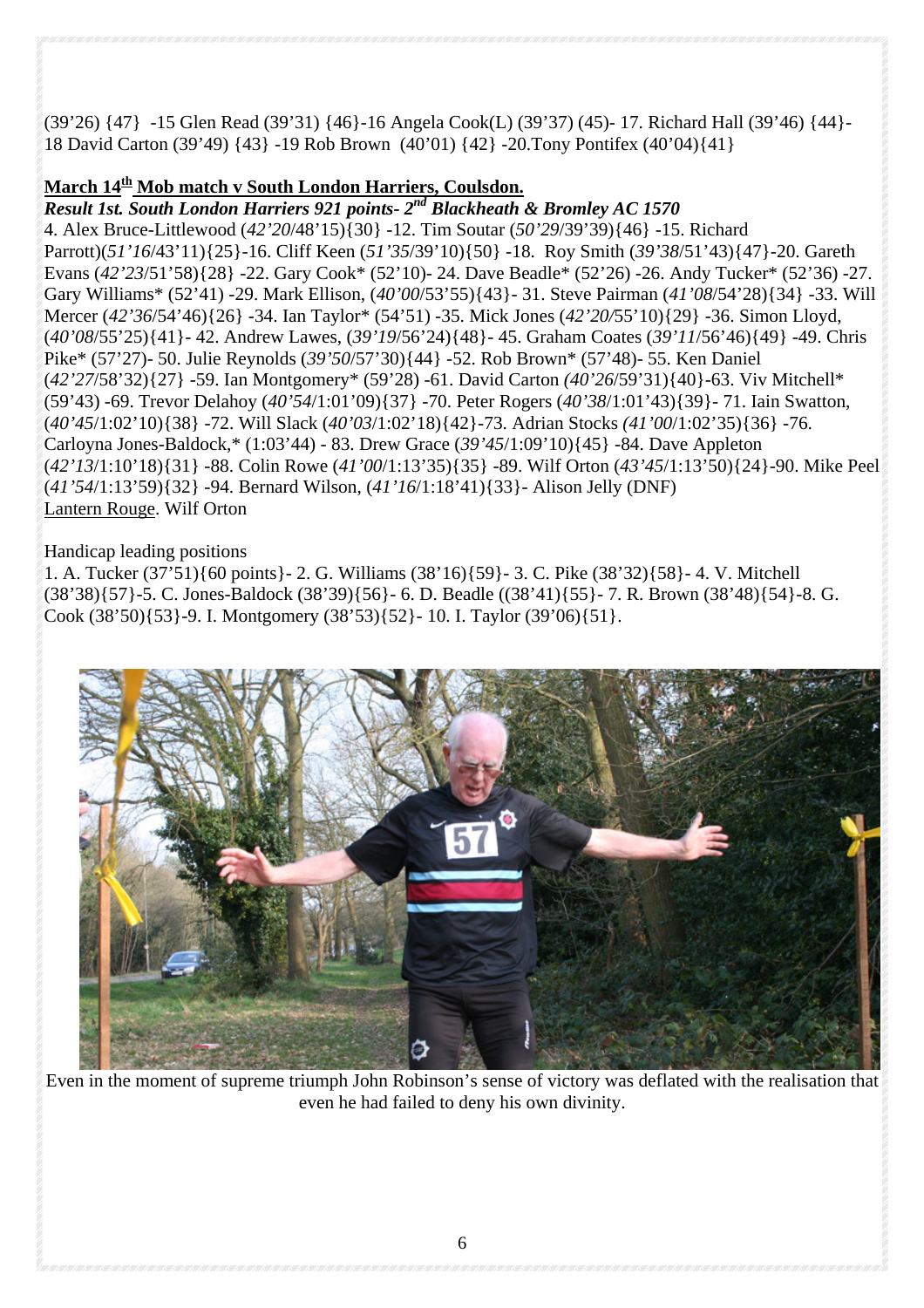#### **March 21st Closing Yacht Handicap 5, Hayes.**

1. J. Robinson (*18'56*/43'56) {60 points}- 2. Ms S. Budd (*22'36*/33'36) {59}- 3. J-P Delon (*22'41*/33'01) {58}- 4. S. Hollingdale (*22'51*/44'51){57}- 5. S .Littlewood (guest) (*23'02*/37'02){56}- 6. Ms J.Eastbury (*23'19*/41'29){56}-7. D. Churchus (*24'08*/1:02'08){55} - 8. W. Slack (*24'27*/38'27){54}- 9. Ms J. Jones (*24'33*/41'33){53}-10.A.Stocks (*24'37*/37'47){52}-11.I. Swatton (*24'41*/39'01){51}- 12. K. Daniel (*24'48*/35'08){50}-13. R. Daniel (*24'56*/32'46){49}-14. M.Jones (*25'03*/34'23){48}-15. M. Ellison (*25'13*/33'38){47}- 16. Ms. K. Pratten (*25'21*/38'41){46}-17. A. Bruce-Littlewood (*25'23*/29'13){45}- 18. R. Chambers (*25'33*/1: 04'33){44}- 19. A. Lawes (*25'35*/35'40){43}- 20. Ms. S. Dowling (*25'44*/36'54){42}- 21. J. Fenwick (*25'47*/39'07){41}- 22. T. Soutar (*25'31*/32'21){40}- 23. C. Pike (*25'52*/36'22){39}- 24. D. Carton (*25'58*/38'23){38}- 25. I. Montgomery (*26'29*/38'09){37}- 26. Ms J. Butler (*26'30*/33'50){36}-27. R. Brown (*26'37*/37'17){35}- 28. M.Peel (*26'48*/46'58){34}- 29. S. Pairman (*26'52*/35'12){33}- 30. A. Tucker (*26'56*/34'16){32}- 31. P. Lovell (*26'57*/34'16){31)- 32. Mc C. Jones-Baldock (*27'05*/41'55){30}- 33. T. Delahoy (*27'09*/39'49){29}- 34. W. Orton (*27'42*/47'22){28}- 35.D. Anderson (guest) (*28'20*/46'30)- 36. Ms J. Reynolds (*29'53*/40'28){27}- 37. R. Watkins (*41.22*/1:18'12){26}. Fastest times. Men. 1. A. Bruce-Littlewood (29'13)- 2. J-P Delon (30'01)-3. T. Soutar (32'21). Women. 1. S. Budd (33'06) -2. J. Butler (33'50)- 3. S. Dowling (36'54).

#### *Leading final positions 2008/9.*

*(The following results are the placings of the top 50 competitors with points for each event given e.g 1) 4km relays 2) opening 5m 3) 10m champs 4) xmas yacht h'cap 5m 5) 10km open 6) Ranelagh mob 7) Orion mob 8) Sth London mob 9) Closing yacht 5, if competing in all events. Those marked with \* indicate athletes finishing in all 9 events. Figures in bold italic indicate1st, 2nd & 3rd handicap placings in each event )*

1. Will Slack\* *(21/28/32/42/45/40/54/42/54* = 358 points) -2. Mark Ellison\* (*30/48/33/15/49/55/35/43/47*= 355)-3. Chris Pike (*3/54/57/56/56/29/58/39*= 352) -4. Iain Swatton\* (*56/39/44/20/26/36/40/38/51* =350) -5. Andy Lawes (*43/52/49/32/34/47/48/43*= 348) -6. Mick Jones\* (*47/14/56/40/30/44/38/29/48*= 346) – 7. David Carton\* (*45/ 50/ 31/ 28/ 33/ 33/ 43/ 40/ 38*= 341) -8. Adrian Stocks (*49/ 41/ 44/ 35/ 21/ 55/ 36/ 52*= 333) – 9. Julie Reynolds\* (*12/ 42/ 50/ 31/ 53/ 39/ 32/ 44/ 27*= 330)-10. Trevor Delahoy\* (*1/ 45/ 24/ 41/ 60/ 22/ 56/ 37/ 29*  =315) -11. Gareth Evans (*54/51/37/52/30/50/28*= 302) -12. Graham Coates (*27/47/35/35/37/35/31/49*= 296)-13 Rob Brown (*58/16/38/22/20/42/54/35*= 285) -14 Gary Williams (*22/37/ 47/18/42/52/59* = 277)-15 Alex Bruce-Littlewood (*53/23/12/20/28/58/30/45*= 269) -16 Gary Cook (*29/35/49/24/50/25/53*= 265) –17.Ian Montgomery (*20/ 31/ 37/25/ 59/ 52/ 37*= 261) –17. Tim Soutar (*25/39/51/38/22/46/40*=261) -19 Tony Pontifex (*38/58/59/19/ 27/10/41*= 252) -20 Andy Tucker (*15/19/23/57/39/60/32*= 245) -21 Richard Hall (*46/51/55/47/45*= 244)- 22 Anne Cilia (*41/42/27/44/51/36*= 241)- 23 Steve Pairman (*1/60/18/39/26/28/34/33*= 239)- 24 Kate Pratten (*5/ 13/39/26/59/45/46*= 233)- 25 John Robinson (*54/7/55/54/60*= 230)- 26 Jane Bradshaw (*34/41/52/25/31/43*= 226)- 27 Glen Read (*10/55/36/24/53/46* = 224)- 28 Sarah Dowling (*18/59/58/41/42*= 218)- 29 Simon Lloyd (*26/47/52/51/41*= 217)- 30 Drew Grace (*7/33/28/48/48/45*= 209)- 31 Ian Taylor (*44/28/38/37/51*= 198)- 32 David Beadle (*30/45/34/20/55*= 184)- 33 Jim Osman (*59/11/16/29/25/34*= 174)- 34 Roy Priestley (*20/21/58/ 43/31*= 173)- 35 Angela Cook (*42/4/40/32/45*= 163) -36 Richard Penfold (*12/41/50/53*= 156)- 37 Colin Rowe (*27/46/46/35* = 154)- 38 Andy Riches (*36/38/29/49*= 152)- 39 Jennie Butler (*54/60/36*= 150)-40 Justine Eastbury (*15/21/29/27/56*= 148)- 41 Carolyna Jones-Baldock (*1 /15/37/56/ 30*= 139)- 42 Ken Daniel (*22/38/ 27/50*= 137)- 43 Alison Jelly (*56/ 57/23*= 136)- 44 Bob Minting (*57 44/23*= 124)- 45 Bernie Bater (*11/27/46/ 11.5/24*= 119.5) -46 Amber Reed (*59/60*=119)- 47 Ron Chambers (*8/34/19/12/44*= 117)- 48 Roy Smith (*1/21/ 45/47*= 114)- 49 Jessica Jones (*57/53*= 110)- 50 Vivienne Mitchell (*33/19/57*= 109)

Handicap winners. 1) *WBM relays* N. Ives; 2) *Open 5m* M. Kane; 3) *10m* S. Pairman; 4) *xmas 5m* A. Reed ; 5)*10km* T.Delahoy ; 6)*Ran mob* R. Ferguson ; 7) *Or. Mob* J. Butler ; 8) *SLH mob* A. Tucker ; *Clos 5m* J. Robinson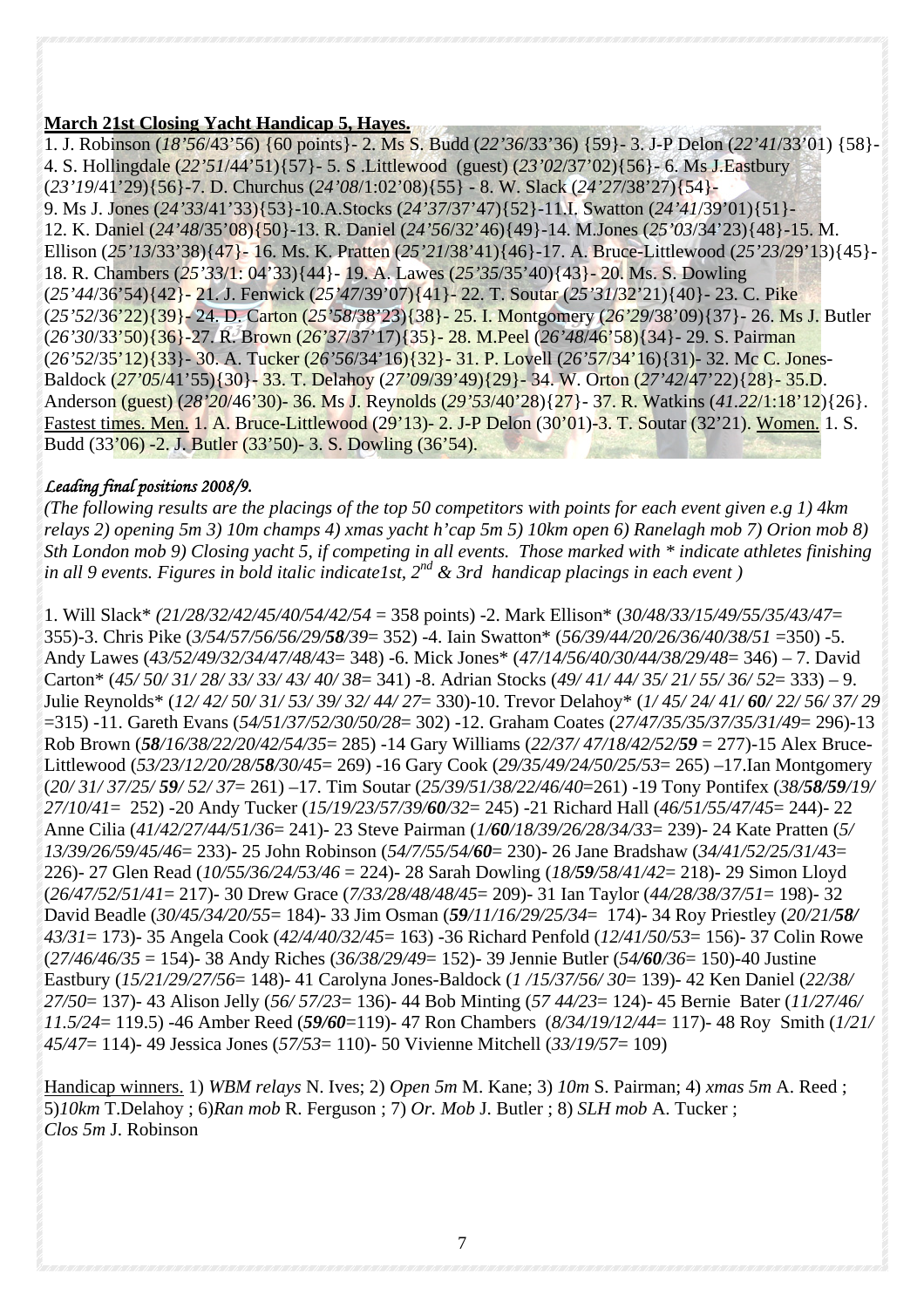# Track & Field

**February 28th Sydney track classic, Olympic Park** . 1500m 9. M. Skinner (GBR) (3'45.36) **February 28th NK Studenten indoor jumps international, Apeldoom** Pvault (men) 3. S. Huggins (GBR)  $(5.00m)$ ; Ljump (women) 2. L. Ugen (GBR)  $(5.91m)$ **March 5th Melbourne Track Classic meeting, Olympic Park.** 5000m 17. M. Skinner (GBR) (14'17.87)

### **March 7/8th BMAF Indoor track & field championships**.

W55 60m.1. H. Godsell (SCVAC) (8.57) ; 200m. 1. H. Godsell (28.83) W60 shot 3. B. Terry (SCVAC) (9.70) hammer 3. B. Terry (27.150 M75 shot. 1. G. Hickey (VAC) (9.96m) ; h/weight 2. G. Hickey (11.34) M50 60m. (heat 3) 2. T. Phillips (SCVAC) (7.96)- F. T. Phillips (7.82) ; 200m (heat 1) 3. T. Phillips (26.23)- F. 5. T. Phillips (26.5) ; 3000m 1. W. Foster (SCVAC) (9'28.68) M55 1500m F. 5. K. Daniel ((SCVAC) (4'42.73) ; 3000m walk. 4. D. Hoben (VAC) (33'16.51) M35. 400m F. 2. R. Holt (56.10) ; 60m hurdles 1. J. Appiah (SCVAC) (8.52)- Ljump. 1. J. Appiah (6.37m)

## **March 14/15th BUCS championships, EI Stadium, Sheffield.**

Men. Pvault 1. S. Huggins (*Brunel Uv*.) (4.80m)-11. N. Moore (*Canterbury, C'Church*) (3.80m). Women Pvault 4. R. Arnheim (*London Uv*.) (3.50m) ; Hjump =5. P. Hughes (*Brunel Uv)* (1.65m) **March 15th Inter Counties match, Lee Valley.** 400m (B string) 1. A. Wilson (*Essex*) (50'28) **March 15th. Kingston & Polytechnic open throws meeting, Kingsmeadow.**

Women. Jav. B. Terry (w60) 18.44m) ; discus E. Dumper (U15g) (22.46m)- B. Terry (w60) (20.03m) ; shot E. Dumper (u15g) (8.67m)- E. Penny-Duffy (U17w) (8.33m)- B. Terry (w60) (8.53m) ; hammer B. Terry (w60) (28.55m). Men. Jav. G. Hickey (m75) (24.67m) ; discus N. Chowdhury (u15b) (29.95m)- G. Hickey (m75) (24.09m) ; shot N. Chowdhruy (u15b) (8.61m)- G. Hickey (m75) (9.98m) ; hammer G. Hickey (m75) (23.80m)

## **March 22nd ASHA-UK final, LG Arena NEC,Birmingham.**

U13 girls. St. LJ. 1. Dina Asher-Smith (2.42m) ; 4 lap t-t 1. D.Asher-Smith (48.8) ; 6 lap t-t 1. Holly Fletcher (*Sth London*) (1'20.2) ; 2 lap t-t 3. Aine Hurlock (*Sth London*) (23.1) ; U13 boys shot 2. Niyaz Chowdhury (*Sth London* )(16.00m) U15 girls. 2 lap t-t. 24. Victoria Munt (*Sth London*) (24.3); St LJ =9. V.Munt (2.13m) ; 4 lap t-t 23. Rachel Robinson (*Sth London*) (52.4) ; shot. 31. R. Robinson (5.89m) ; St. LJ =32. R. Robinson (1.94m) ; 2 lap t-t 33. Frances Read (*Sth London*) (25.0) ; SB. =15. F. Read (76); VJ 7. F. Read (57) ; 4 lap t-t 32. Jessica Moore (*Sth London*) (54.8) ; SB. =28. J. Moore (71) ; St. LJ =9 J.Moore (2.18m) ; shot 7. Ellie Penny-Duffy (*Sth London*) (9.44m).

Abbrev. St. LJ- Standing long jump ; t-t – time trial ; SB- Speed Bounce ; VJ- Verticle Jump.

## **March 23rd European Masters Indoor Championships, Ancona, Italy.**

W55. 60m (heat 1) 1. H. Godsell (8.61) Q- Final 1. H. Godsell (8.46) ; 200m (heat 2) 1. H. Godsell (28.99)Q-Final 1. H. Godsell (28.68) ; H. Godsell also in GB team finishing 2nd in 4x200m relays.(1'57'31) M55. 200m (heat 2) 1. T. Phillips (25.81) Q- SF. 3. T. Phillips (25.71) Q- Final 5. T. Phillips (26.20) ; 800m (heat 2) 1. R. Minting (2'22.51) Q- Final 1. R. Minting (2'13.43) ; 1500m (race 2) 6. K. Daniel (4'45.18)- 8. R. Minting (4'47.49) M50. 3000m 3. W. Foster (9'24.22) ; 60m (heat 20 5. C. Leon (8.25) ; 200m (heat 1) 4. C. Leon (26.66) ; 400m (heat 2) 3. C. Leon (58.95) Q ; SF1 6. C. Leon (1'00.41). (*all ran for Great Britain*)

**April 4th Pomona Ptizer Int. Meeting, Claremont, California. 400m** (race 1) 4. M. Douglas (GB) 56.52) **April 4th Lee Valley Centre Open Meeting. Women 400m**. 1. M. Southwart (u20)(65.69) ; 300m H. 3. S. Duffy (U17) (50.85). Men. 800m (heat 1) 1. B. Barikor (2'01.00)- (heat 3) 6. A. Willis (2'26.49)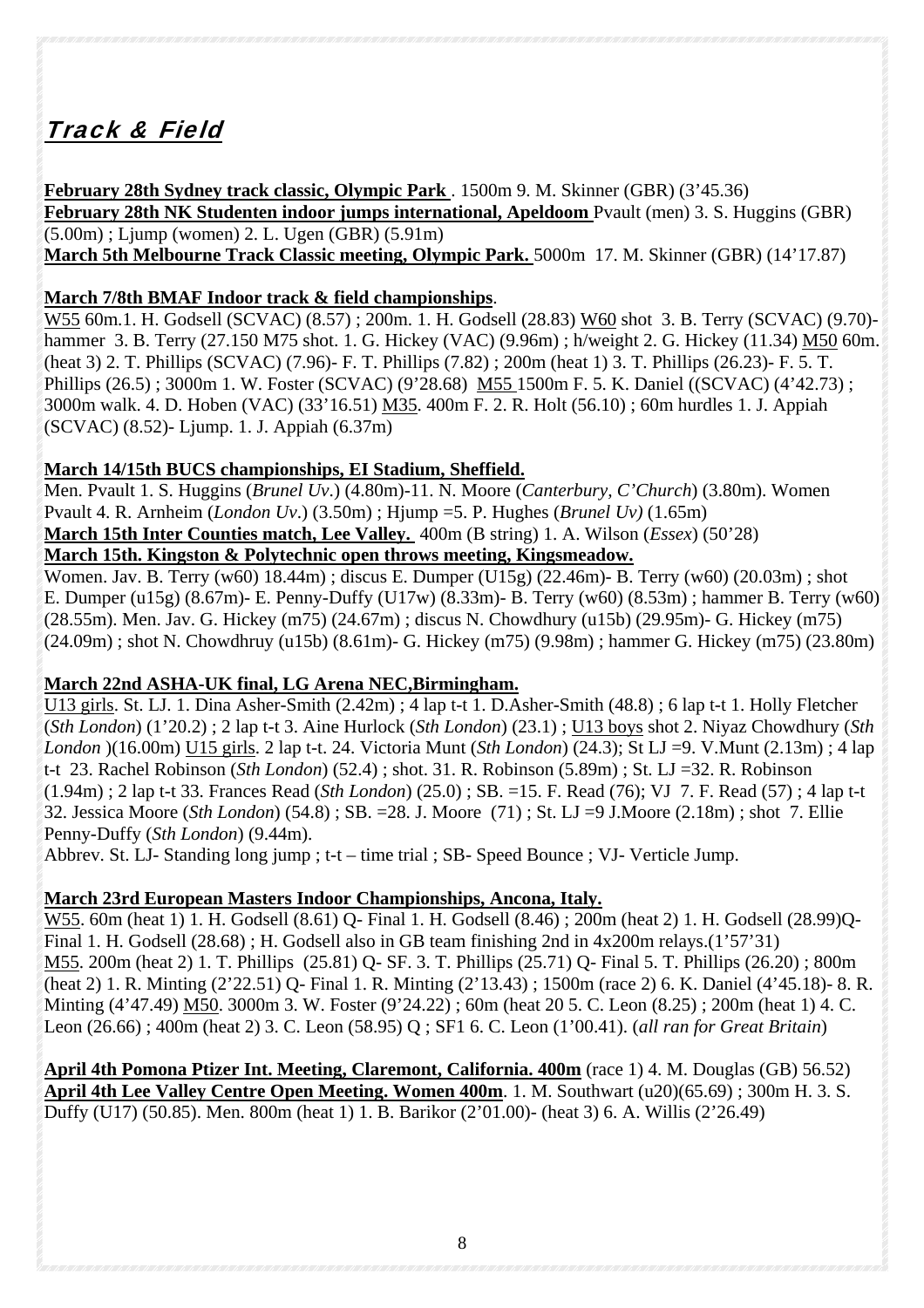(heat 3) 2. L. Rodney (11.75)- 4. K. Daly (11.82)- 6. D. Coelho (11.86)- (heat 5) 2. O. Ellis (11.92)- (heat 7) 5. T. Olubi (12.46).

**April 4th. Crawley Track Marathon**. 11. P. Rodgers (4 :09'02)- 13. J.E. Turner (4 :26'13). **April 4th - Young Athletes Open Track Meeting (U11/13) - Norman Park**

U13Girls 70m Oshuwa Ogbeta (13.6) G4 -Alana Fajks-Collins (14.2)- Aine Hurlock (14.5)- Shannon Cordell (14.5)- Amber Johnson (14.6) ; 600m Bekki Keyte (1:58.5) -Emily Fincham (2:00.7) -Ellie Lawrence (2:02.0) Isobel Vowles (2:02.9) - Kate Woodbridge (02:03.2) -Shannon Clarke (02:04.7)- Chloe Smith (02:08.6)- Emma Shaw (02:09.4) ;75m(Ht1) Leah McDonald (11.2) G4 -Josephine Ray (11.2) G4 -Amber Johnson (11.5) -Kate Woodbridge (11.9) (Ht2) U13G Grace McGrand (11.7)-Lara Shakespeare (11.9)-Gaby Victor (11.9)- Jayda Richards (13.1);150m (Ht1) Leah McDonald (22.3) G4 -Oshuwa Ogbeta (22.8) -Bekki Keyte (23.1)-Cleo Hamilton (23.4)- Kate Woodbridge (24.0); (Ht2) Aine Hurlock (21.5) G3 -Josephine Ray (22.7) -Alana Fajks-Collins (23.4) -Ellie Lawrence 24.2 -Jayda Richards (27.0) (Ht3) Grace McGrand (23.0)- Gaby Victor (24.0)- Chloe Smith (25.0)- May Teverson (26.8) JT Ellie Lawrence (19.78) G3 Aine Hurlock (19.11) G3 Yemisi Sofolarin (18.17) G3; SP Ellie Lawrence (8.65) G1 Yemisi Sofolarin (6.47) G4 Shannon Cordell (5.61). U13Boys 75H Thomas Desborough (17.7); 800 Thomas Desborough (02:49.8)-Daniel Waller (02:50.4)- Thomas Powell (02:51.9)- Cameron Lambert (02:56.7) -Andy Flagg (03:22.2) ;100 Ht1 Sam Willis (14.6) - Joshua Dalsan (14.6) -Kevon Bailey (14.7) -Josh Eversley (15.3)-Abraham Oyawade (19.2) ; 100 Ht2 Joshua Shonbridge (14.1) G4 -Ciaran Lindsay (14.6) -Fred Princewell (14.6)- James Tanner (16.7) ; 200 (Ht1) Joshua Shonibare (30.2)- Sam Willis (30.2)- Joshua Dalsan (31.4)- Kevon Bailey (32.7)- Thomas Powell (33.1) (Ht2) Ciaran Lindsay (31.2) -Josh Eversley (32.3) -Christopher Smith (35.5) U13 mixed LJ Aine Hurlock (4.05m) G3- Sam Willis (3.93m) G4- Shannon Cordell (3.65m)- Bekki Keyte (3.63m)- Joshua Dalsan (3.61m)- Oshuwa Ogbeta (3.49m)- Josephine Ray (3.49m)- Alana Fajks-Collins

(3.40m)- Josh Eversley (3.25m)- Samuel Thompson (2.80m) ; HT 2Kg U13 Yemisi Sofolarin (18.60m) G4- Daniel Waller (15.24m)- Chloe Smith (15.13m) -Emily Fincham (14.15m)- Chris Smith (13.67m)- Amber Johnson (12.74m)- Josephine Ray (12.04m)

#### **April 10th. Young Athletes Open Track Meeting (U11/13/15) - Norman Park**

U13Girls 70mH. Grace Mcgrand (13.9) G4- Shannon Cordell- Alana Fajks-Collins (15.4); 150m Oshuwa Ogbeta (22.2) G4- Leah MacDonald (23.1)- Christelle Baxter (24.7)- Kate Woodbridge (24.7)- Samantha Leighton (25.0) ; 600m Bekki Kyte (1'56.3)- Samantha Leighton (2'00.8)- Amy Lucas (2'27.4) ; 75m (heat 1) Aine Hurlock (10.7) G3- Oshuwa Ogbeta (11.0) G4- Shannon Cordell (12.1) -(heat 2) Grace McGrand (11.5)- Alana Fajks-Collins (11.6)- Kate Woodbridge (11.9) ; 150m Oshuwa Ogbeta (22.2) G4- Leah McDonald (23.10)- Christelle Baxter (24.7) ;1200m Sonia Woolhouse (4'24) G4- Molly Dawson (5'02.6) ; Javelin Aine Hurlock (19.75m) G3- Elie Lawrence (17.83m) G4 ; Hjump Alana Fajks-Collins (1.25m) G4 ; Shannon Cordell (1.15m) ; Ljump Aine Hurlock (3.88m) G4- Bekki Keyte (3.31m)- Alana Fajks-Collins (3.25m)- Kate Woodbridge (3.23m)- Samantha Leighton (2.95m)- Molly Dawson (2.66m)- Amy Lucas (2.62) ; Discus Ellia Lawrence (17.85m) G3- Shannon Cordell (11.38m) ; Shot Ellie Lawrence (7.30m) G3- Aine Hurlock (6.12) G4. U13Boys 75mH Thomas Desborough (17.8); 800m Mathew Ward (2'51.8)- Daniel Waller (02:56.3) ; 100 (Ht1) Joshua Dalsan (14.5) - Joshua Shonibar (14.8) Josh Eversley (15.7) Mitchell Scott (17.5)- 100 Ht2 =1 Sam Willis (14.6) –Elijah Laidlaw (14.8)- Jack Colegate (15.3) ; 200 (Ht1) Joshua Dalsan (29.9)- Joshua Shonibare (31.1)- Joshua Eversley (32.8)- Mitchell Scott (39.4)- (Ht2) Sam Willis (29.7) ; 800m Matthew Ward (2'51.8)- Daniel Waller (2'56.3) ;1500m James Bullen (5'13.6)- William Fuller (5'39.8)- Thomas Desborough (5'46.8) ; Ljump Sam Willis (3.95)- Jack Colegate (3.40)- Joshua Dalsan (3.26)- Aron Ramadan (3.15)- Daniel Waller (3.00)- Thomas Desborough (2.68m) ; Hammer Michael Essam (18.96m)- Jack Colegate (17.99m ) James Bullen (14.50m) U15girls. 75mH. Rhiannon Jones (12.7) G3- Rachel Giannini (13.4) G4; 100m (heat 1) Diana Asher-Smith (12.9) G2- Georgina Middleton (13.4)- Victoria Munt (13.9)- Irenee McIntosh (14.2)- Megan Holland (15.3)- (heat 2) Rhianna Amoah-Williams (14.3)- Laura Pettit (16.6)- Rebecca Pettit (16.8)- (heat 3) Rachel Dickins (13.10) G3- Charlotte Colegate (13.7)- Natalie Heptinstall (14.0) Katie Pukis (16.2);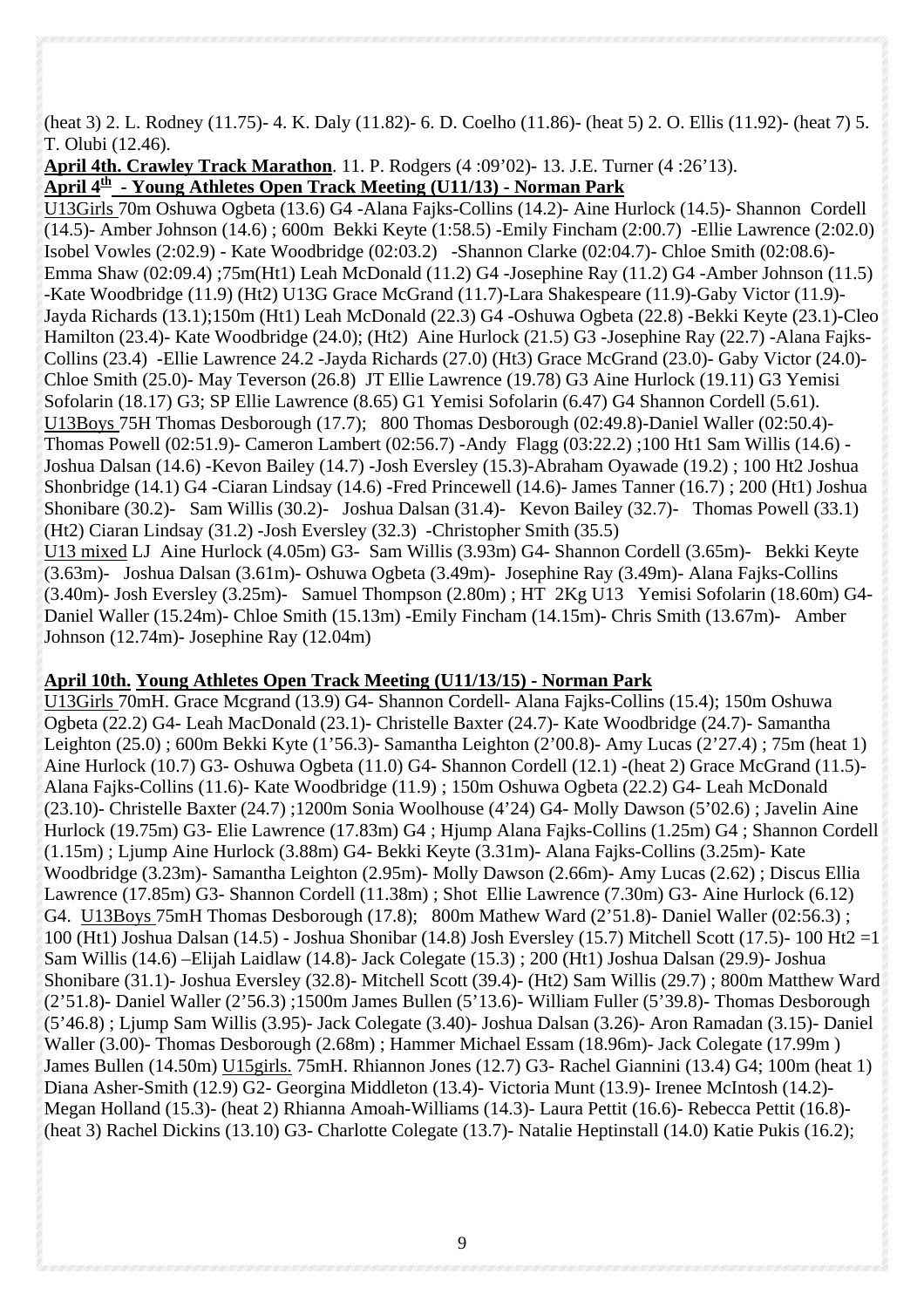200m (race 1) Victoria Munt (28.5)- Natalie Heptinsall (29.3)- (race 2) Rachel Dickens (26.4) G2- Georgina Middleton (27.7) G4- Jessica Moore (27.9) G4- Rhiannon Jones (28.2)- Charlotte Colegate (28.2); 300m Diana Asher-Smith (42.10 G1- Rachel Robinson (24.8)- Beth Burnett (51.9)- Sian Bayley (52.3) ; 800m Holly Fletcher (2'30.7) G4- Kate Curran (2'30.9) G4- Ella Self (2'34.4)- Hannah Cook (2'35.0)- Ellouise Edwards (2'46.0)- Brianna Barwell (2'58.2) ;1500m Jessica Jones (5'26.1) ; Ljump Frances Reed (4.38m) G4- Jessica Moore (4.20m)- Victoria Munt (3.98)- Amber Bryon-Isaacs (3.66m)- Irenee McIntosh (3.46m)- Rachel Keyte (3.39m)- Brianna Barwell (3.32m)- Megan Holland (3.04m) ; Discus Eleanor Dumper (22.77) G3. U15 boys 80mH Niyaz Chowdury (14.5) ; 100m Seyi Daramola (13.2)- James Allen (13.2)- Bruno Myska-Reder (13.9)- Emmanuel Unayi (13.9) ; 400m Gavin Benson (1'15.4);800m Luke Dawson (2'20.3)- Adam Willis (2'21.0)- Thomas greenhill (2'23.5)- Jake Wade (2'38.0)- Gavin Benson (2'43.3) ;1500m Will Ruiz (4'58.9) ; Javelin James Nichols (23.44) ;Ljump James Allen (5.27m) G4- Adam Willis (4.67m)- Sam Lucas (3.87m) ; Discus Niyaz Chowdhury (30.05m) G4 ; Shot Niyaz Chowdhury (7.97) U17 women. 100m (heat 1) Lucy Pamment (14.9) ; Krystal Galley (27.3)- Rachel Robinson (28.6) ; 400m Louis Parker (53.7) G4- Chelsea Crouser (1'01.4) G4- Samantha Bechet (1'02.1) ; Javelin Rachel Robinson (12.05m) ; Ljump Sian Hurlock (4.39m)- Rachel Robinson (3.96m) ; Discus Ellie Penny-Duffy (26.03) G4 ; Shot Ellie penny-Duffy (8.74m) G4 U17 men. 100m (heat 1) Tom Chapman (11.9)- Jon Pettet (12.0)- Dean Colley (12.3)- (heat 2) Ronnie Pocklington (11.6)- Dominic Coelho (11.9)- Jonathan Ilori (12.4) ; 200m Ronnie Pocklington (23.2) G4- Jon Pettet (23.8)- Dean Colley (24.8) ; 400m Louis Parker (53.7) G4- Luis John (1'01.8) G4 ; 800m Jacob Burton (2'13.4)- Sam Jackson (2'17.7) ; Ljump Jonathan Ilori (5.14m)

**April 17th Bryony Clay Invitational, Azuza University, California**. women 100m (section 1) 3. A. Shand-Whittingham (11.95) men. 100m (sect.1) 3. J. Alaka (10.72) ; 200m (sect.1) (21.71)

**April 18th Long Beach State Classic, California.** women. 100m. 6. A. Shand-Whittingham (11.60/11.85) ; Men 100m 7. J. Alaka (10.46/10.74) ; 200m 2. J. Alaka (21.32/21.64).

## **April 18th Kinniard & Sward Trophies, Kingston.**

*Kinniard.* 100m. A string. (nwr) 1. D. Haque (10.97)- B string (-0.9) 4. R. Pocklington (11.52) ; 200m A string  $(+3.2)$  1. D. Haque (21.5); B string  $(+1.5)$  2. J. Alexander (U20) (22.97)- 2 NS 4. R. Pocklington (22.9); 400m A string. 3. L. Charles (51.01)- B string. 3. N. Francis (52.86) ; 800m A string 6. B. Barikor (2'00.50) – B string 6. R. Daniel (2'04.37) ; 1500m 7. R. Daniel (4'38.77)- 9. K. Daniel (v55) (4'46.87) ; 3000m 10. S. Holmes (10'01.45)- 12. T. Soutar (v50) (10'09.28) ; 110mH (wind +0.5) 5. R. Holt (v35) (17.4) ; 400m 1. B. Hopkins (u17) (57.76)- 2. R. Holt (v35) (58.91) ; 4x100m relays 4th BBHAC (44.17) ; 4x400m 4th BBHAC (3'43.49). *Sward*. Pvault A string. =1. M. Longhurst (3.80m)- Pole Vault B 3. A. Hardy (2.80m) ; Tjump A string. 1. S. Bobb (13.45m). *BBHAC finished 3rd in the track events.* 

## **April 19th Alpha & Beta Trophy meeting. Lee Vally Athletics Centre, Picketts Lock**

**Alpha. Senior Women**. *A string* 100m. 3. G. Sheppard (12.99); 200m 5. I. Ivy (27.77); 400m 4. I. Ivy (1'01.93); 100m hurdles 2. M. Southwart (15.70) ; 400m hurdles 2. M. Southwart (1'07.80); HJ 2. L. Hawkins (1.45m); LJ. 3. I. Ivy (4.44m); Discus 5. C. Wickham (14.36m) ; Shot 1. S. Effiannayi (8.03m) ; Javelin 6. S. Effianayi (20.31m) *B string.* 100m 2. M. Southwart (12.95); 200m 2. G. Sheppard (26.54) ; 400m 2. L Hawkins (1'06.88) HJ. 3.I. Ivy (1.30m) ; LJ. 5. L.Hawkins (3.88m) ; Shot 1. C. Wicken (8.30m) ; Discus 3. S. Effiannayi (19.34m) ; Javelin 4. C. Wicken (15.09m). *Blackheath & Bromley SW finished 4th with 127 points*  **U15 girls**. *A string* 100m. 2. G. Middleton (13.36) ; 200m. 1. D. Asher-Smith (25.68) ; 800m 3. A. Read (2'27.30) ; 1500m. 3. I. Jackson (5'48.42) ; 75m hurdles 1. R. Jones (13.34) ; HJ A. 1. R. Jones (1.30m) ; LJ. 1. J. Moore (4.73m) ; Shot 5. V. Munt (6.70m) ; Discus 5. E. Edwards (14.15m) ; Javelin 3. E. Edwards (22.73m). *B string*. 100m. 2. C. Colegate (13.36) ; 200m 1. G. Middleton (26.66) ; 800m 2. J. Moore (2'47.53) ; 75m Hurdles 1. R. Gianani (13.34) ; HJ 1. J. Moore (1.30m) ; LJ 1. D. Asher-Smith (4.73m) ; Shot 1. A.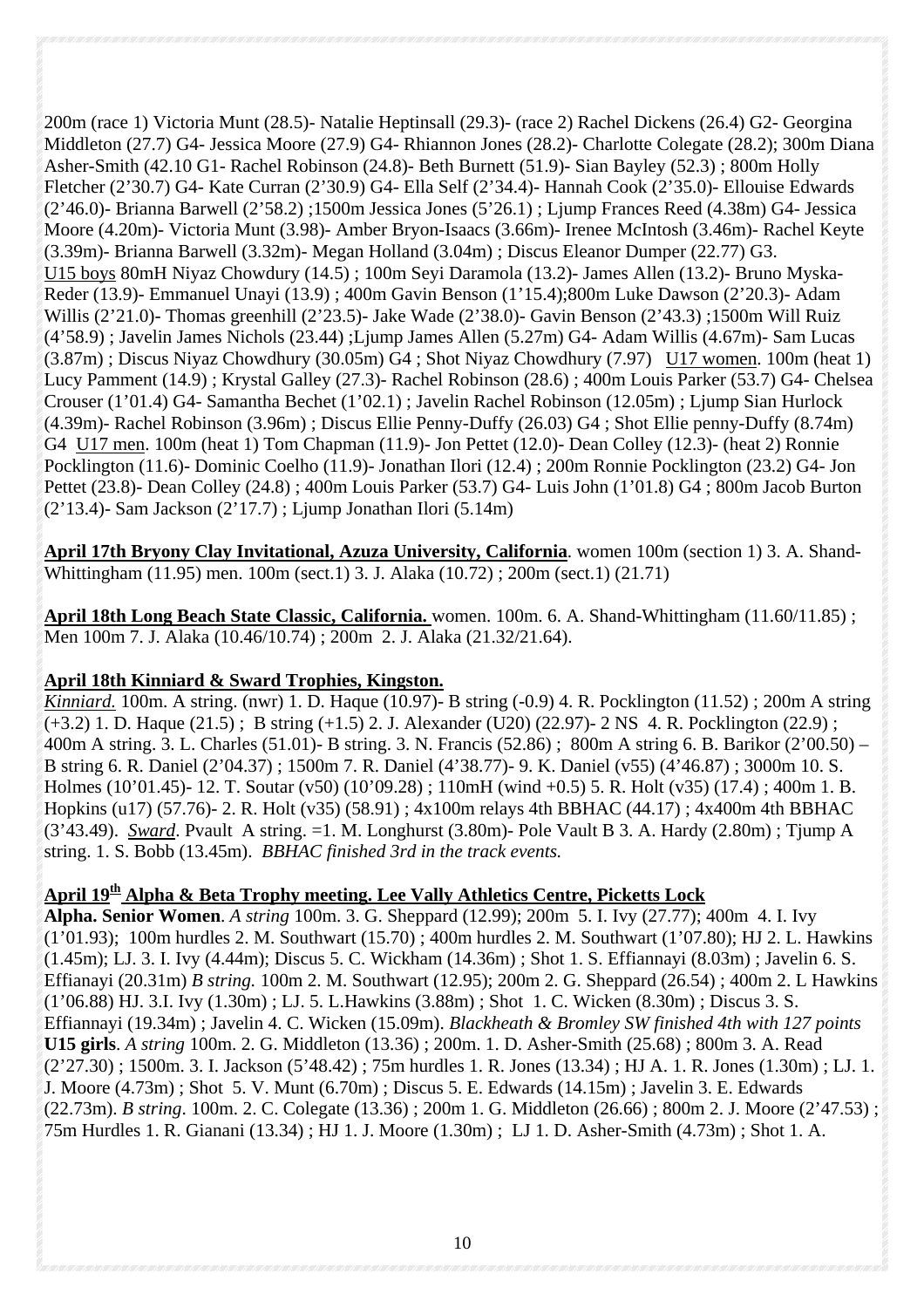#### Williams (6.19m) ; Discus 3. A. Williams (8.14m) ; Javelin 3. A. Reed (5.31m) *Blackheath & Bromley U15 finished 1st with 161 points*

On the combined senior & under 15 scores Blackheath & Bromley promoted to the Alpha Trophy for 2010.

#### **April 19th Hercules Wimbledon AC Young Athletes meeting, Crystal Palace SC**

U15 boys.100m (+3.5 m/s) (race 1) 4. Foshua Oledele (12.34)- 5. James Allen (12.38); 200m (0.7m/s) (race 1) 5. Joshua Oyedele (25.51); 800m (race 1) 5. Adam Willis (2'20.22)-1500m (race 2) 5. William Ruiz (5'00.75) ; Ljump 4. Adam Willis (4.71m) ; Shot 4. Niyaz Chowdhury (8.95m) ;Discus 2. Niyaz Chowdhury (29.94m). U17 men. 200m (race 1) 1. J. Pettet (23.20) ; Javelin 4. J. Chambers (30.91m) U13 girls. 100m (race 2) 1. Aine Hurlock (13.86)- (race 3) 1. Oshuwa Ogbeta (13.80) ; 800m (race 3) 7. Shannon Clarke (3'01.44); Ljump 3. Aine Hurlock (3.90m)-8. Oshuwa Ogbeta (3.73m) ; 4x100m (race 1) BBHAC (54.37) - (race 2) BBHAC (59.86). U15 girls 100m (race 1) (+2.3m/s) 1.Dina Asher-Smith(12.60)- 4.Georgina Middleton (12.91)- (race 2) (+0.8m/s) 1. Rachel Dickens (12.74) ; 200m (race1) (+2.0m/s) 1. Dina Asher-Smith (25.86)- 4. Georgina Middleton (26.87)-(race 2) (+2.7m/s) 1. Rachel Dickens (25.86)- 3. Victoria Munt (28.12) ; 800m (race 1) 3. Holly Fletcher (2'30.85) ;1500m 2.Amber Reed (5'02.27)- 9. Jessica Jones (5'28.17)-10. Hannah Cook (5'28.89)- 14. Kassia Soards (6'36.54) ; Hjump 2. Frances Read (1.53m) ; Ljump 1. Frances Read (4.70m)- 4. Jessica Moore (4.58m) ; 4x100m 1st. BBHAC A (50.80)- 3rd BBHAC B (53.50). U17 women. 100m (race 1) (+2.5m/s) 8. R. Walker (13.47) ; 200m (race 3) (+1.5m/s) 3. S. Hurlock (28.55)- 4. R. Robinson(28.59) ; 800m (race 1) 4. E. Noan (2'21.47)- (race 2) 3. R. Robinson (2'32.86) ; Ljump 5. S. Hurlock (4.02m) ; Discus 6. E. Penny-Duffy (23.48m) ; Shot 3. E. Duffy-Penny (9.31m) ; 4x100m 5. BBHAC (54.3)

### *Quiz night Friday the 26th of June .*

What is the capital of Assyria? What is the wing-speed velocity of a swallow (African or European)? Get researching ready to parade your useless knowledge at this year's ding-dong on Friday the 26<sup>th</sup> of June at the club House 7.45, your friendly hosts being once more Rob Brown and Steve Hollingdale. So come on you might win a bottle of wine or a box of smarties!

#### SOME COMING EVENTS cont

- 25 May Kent Young Athletes league, Sutcliffe Park- 27 May Club 10000m Championship, Norman Park (19.30)- 30 May Southern Women's League, Norman Park- 31 May International Games, Bedford (BIG)- 31 May National Young Athletes League, Tonbridge - 3 Jun Club Championships, Norman Park (19.00)- 6 Jun British Athletics League (men), Cardiff-

6 Jun Southern Men's League, Deangate (D)- 6 Jun UK Womens Athletic League,Cardiff- 7 Jun Kent Young Athletes league, Canterbury - 12 Jun Kent Masters' League, Norman Park (18.45)- 14 Jun National Junior Athletic League, Eton-14 Jun SCVAC Championships, Kingston-17 Jun Parris Handicap Hayes (19.15)- 20 Jun SEAA U20/Senior Championships Watford.



Blackheath's Sucsessful medallists at the European Indoor Masters Championships, Ancona.